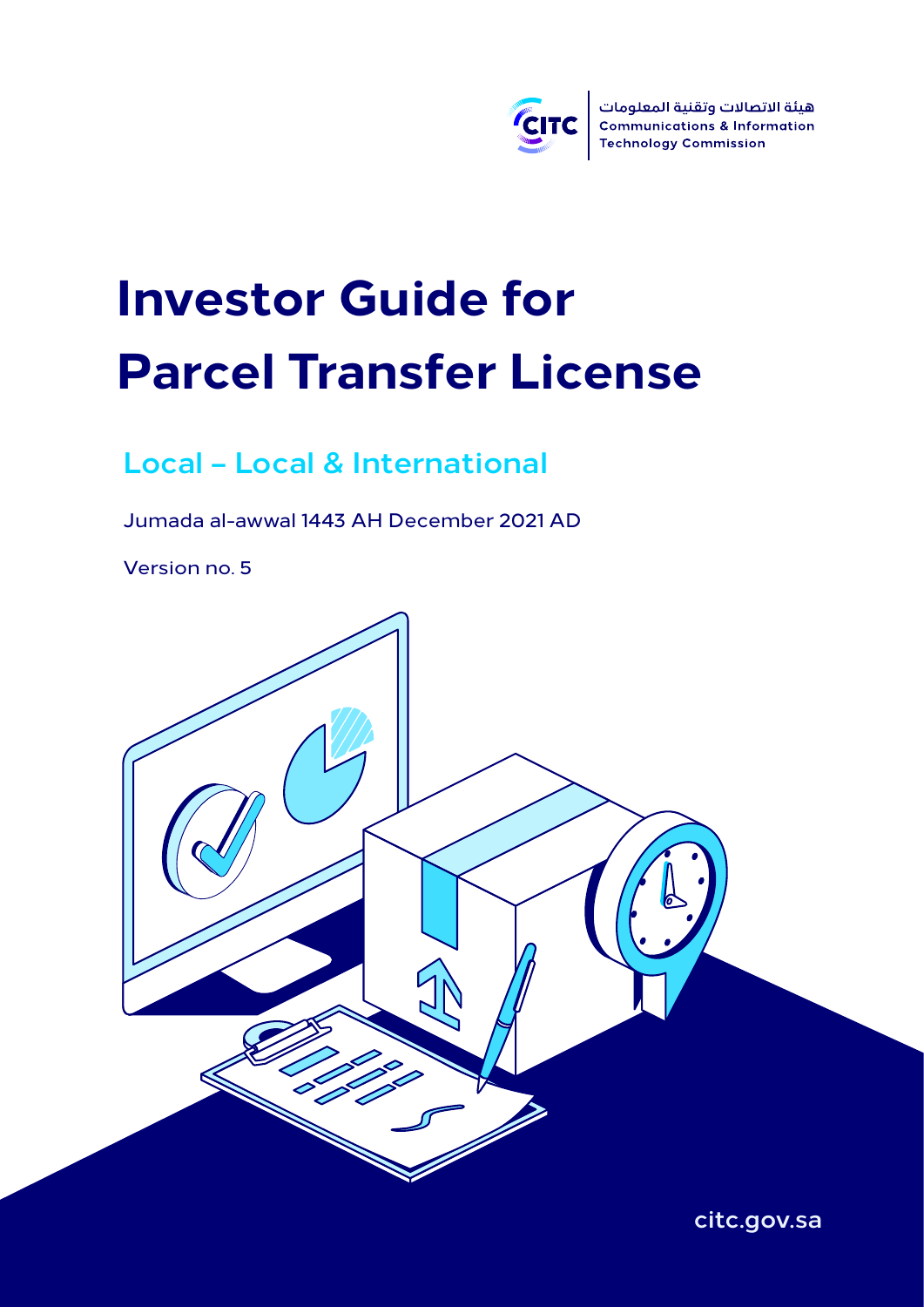### **Introduction**

In line with Communications & Information Technology Commission (CITC) efforts to promote services rendered to investors and Postal Services Sector users in KSA, and based on the regulatory and supervisory authorities of CITC over Postal Sector in accordance with the Council of Ministers Resolution No. (403), dated 1440/07/12 AH, this guide has been issued to serve as a reference for investors in respect of parcel transfer services, indicating the general regulations and provisions that enable any investor to obtain necessary licenses and approvals in compliance with the applicable practices, as well as to serve as a regulatory document for investors to rely on, as a part of CITC efforts in regulating the Postal Sector so as to strengthen the participation of postal and logistic service providers in the comprehensive and sustainable economic development within KSA.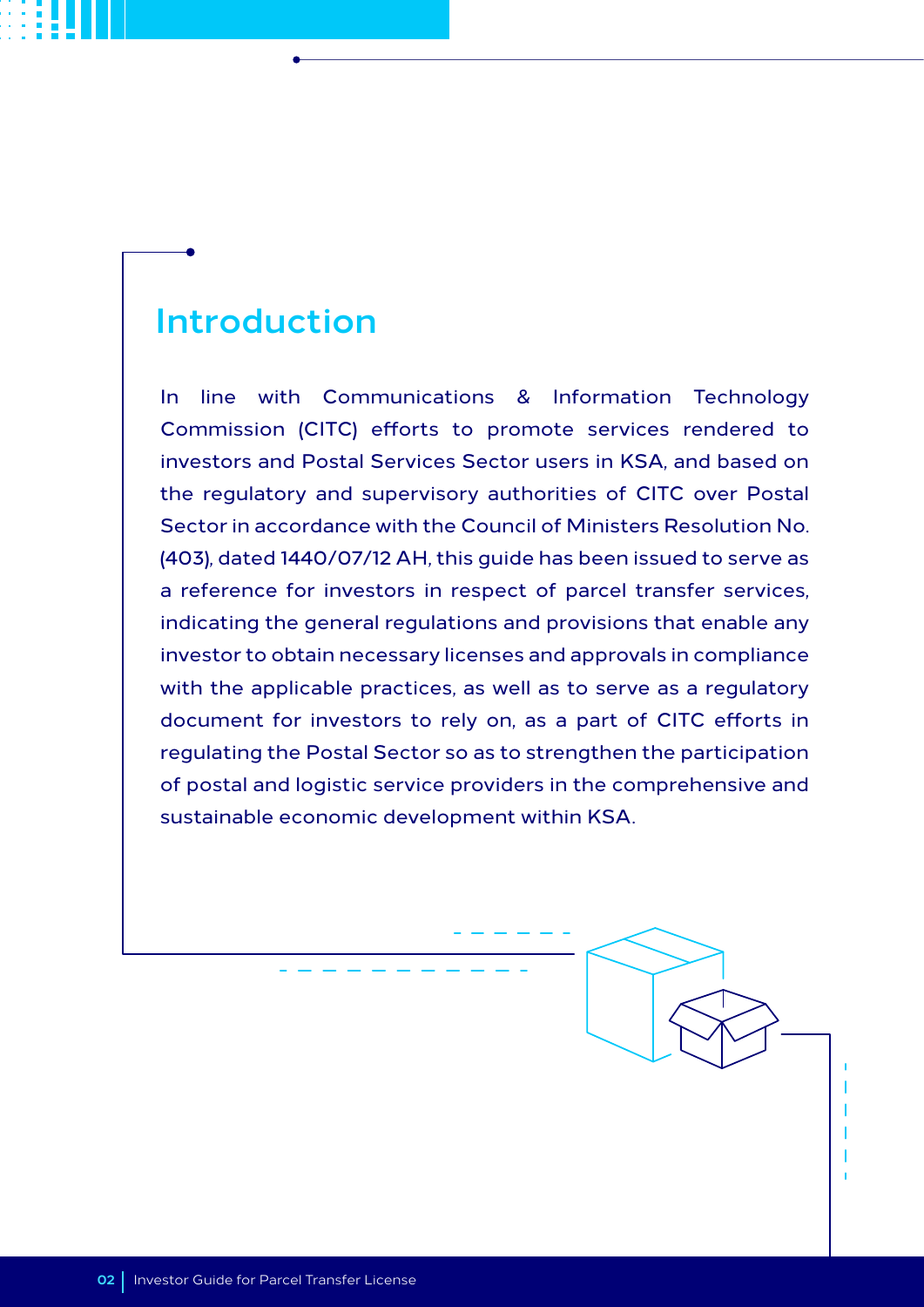### **Parcel Transfer License (Local and International)**

#### Parcel Transfer Local & International

| <b>Description</b>                                  | ▶ Parcel Transfer Service within the Kingdom and across the borders |  |
|-----------------------------------------------------|---------------------------------------------------------------------|--|
| <b>Code</b>                                         | 532012                                                              |  |
| <b>Application Processing &gt; 30 business days</b> |                                                                     |  |
| <b>License Validity</b>                             | <b>Two Years (Renewable)</b>                                        |  |

#### Requirements

- The applicant shall register with postal services licensing platform at CITC's website. **1**
- The commercial register shall be valid including parcel transfer (local & International). **2**
- The applicant shall acknowledge its financial integrity with a clear criminal record. **3**
- The applicant shall agree to be inquired via SIMAH and Qawaem. **4**
- The applicant shall pay the administrative fees for considering its license application (i.e. One hundred and fifty thousand riyals) within thirty (30) days from issuing the invoice through SADAD, otherwise, its application will be rejected). **5**
- The applicant shall submit the project's operational plan including the following: **6**
	- Targeted territory within the Kingdom.
	- Expected number of local and international shipments and the quarterly expansion plan for two years.
	- A copy of the applicant's bylaws and regulations, including as minimum, administrative structure, matrix of powers and any required documents.
	- A certified copy of Articles of Association indicating the shareholding percentages.
- The applicant shall provide all documents related to the applicant's owned international branches in five **7** countries in five different continents; provided that it has a single processing center, as minimum, in each country or the deed of relationship with the international licensed company in the country of origin, and that it is related to that company under a guarantee or franchise as an exclusive agent and that that company has at least five years of experience in this field. the documents shall include the following:
	- Details of the international company (Name, Country of Origin and Head Office)
	- A certified copy of the international company's Articles of Association indicating the ownership percentages. The international company's locations worldwide.
	- The international company's website.
	- The main pick-up points of shipments outside the Kingdom, including: (A processing
	- center, Country, Address, License issued by the Country in which the pick-up point is located)
	- CEO, heads of international branches, contact details and national IDs).
	- $\blacktriangleright$  Identification of the authorized person representing the international company and his contact details and national ID).
	- Identification of the work mechanism, parcels transfer, pick-up and delivery method.
- Full network connection with CITC Platform (Parcels Platform). **8**

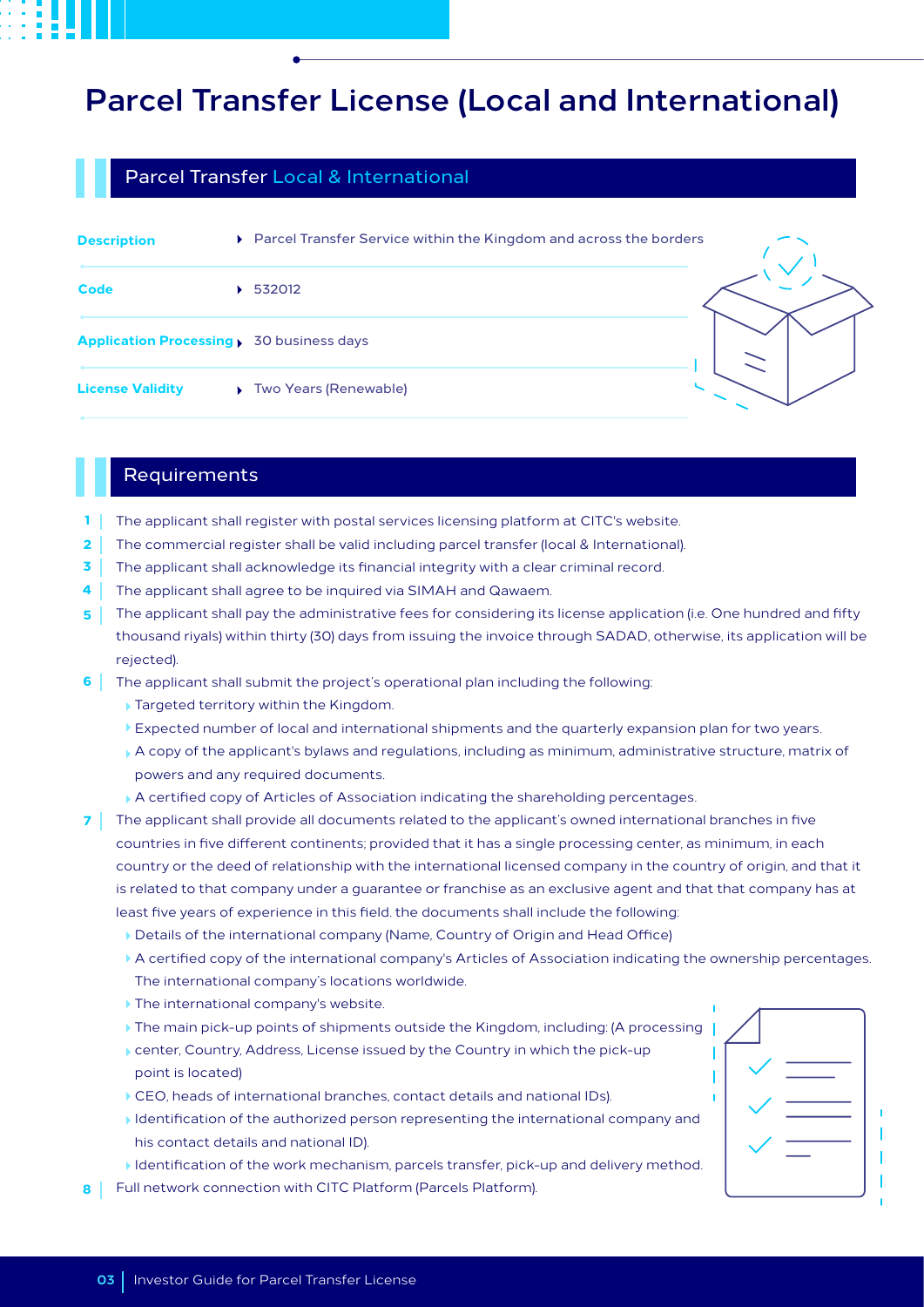### **Parcel Transfer Service (Local)**

#### Parcel Transfer Service Local

| <b>Description</b>                           | ▶ Parcel Transfer Service within the Kingdom. |  |
|----------------------------------------------|-----------------------------------------------|--|
| <b>Code</b>                                  | $\triangleright$ 532011                       |  |
| <b>Application Processing &gt; Immediate</b> |                                               |  |
| <b>License Validity</b>                      | ▶ Two Years (Renewable)                       |  |

#### Requirements

- The applicant shall register with Postal Services Licensing Platform at CITC's website, and agree to the relevant online undertaking. **1**
- The commercial register shall be valid including parcel transfer (local & International). **2**
- The applicant shall acknowledge its financial integrity with a clear criminal record. **3**
- The applicant shall agree to be inquired via SIMAH and Qawaem. **4**
- The applicant shall pay the administrative fees for considering its license application (i.e. fifty thousand riyals) within thirty (30) days from issuing the invoice through SADAD, otherwise, its application will be rejected). **5**
- The applicant shall submit an operating model indicating the service mechanism. **6**

#### Obligations of the Service Provider (Local/Local, International)

1. Adhere to Parcel Transfer Regulations published on CITC website, Investor Guide, these conditions, and any further CITC instructions or resolutions.

2. The licensee shall commence services within a period not exceeding six months from the license issuance date.

3. Meet all regulatory requirements of CITC and other competent authorities.

4. All license applicants, whether local or international shall provide cargo x-ray scanners compatible with the relevant shipment systems, to be operated by qualified staff of the licensee.

5. Comply with Rules for Protection of Rights of Postal Services Customer, and CITC decisions and guidelines issued in this regard.

6. Incur any legal consequences resulting from obtaining, amending or canceling the license.

7. Safeguard customer rights and confidentiality of their data and information in accordance with CITC regulations, any applicable laws and other relevant government instructions.

8. Fully cooperate and assist CITC and competent authorities' specialists, each within

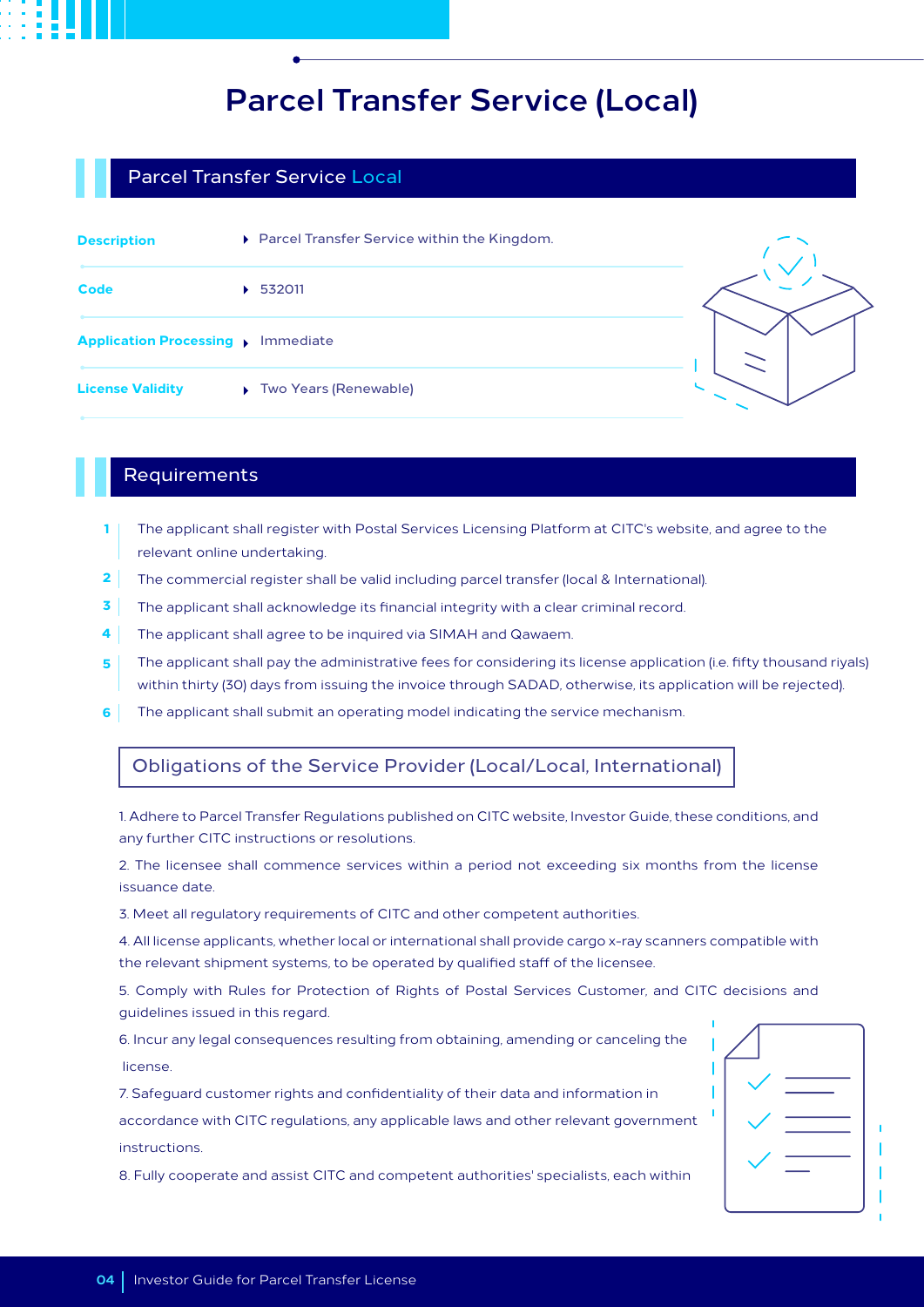his own competences, in inspecting the service provider's HQ, branches or warehouses

within and outside KSA, and enable the specialists to review all papers and electronic

documents, data, and information related to licensing process.

9. Ensure full network connection with CITC various systems within (60) days from

obtaining the local license.

10. Update the service provider's contact details and addresses, and bear full legal

liability in case of inaccuracy thereof.

11. Achieve the geographical coverage for all the Kingdom regions, which are (13) provinces in order to license transfer of parcels (Local & International)

12. Pay the license annual charges according to CITC instructions.

13. Place the licensee's logo on all its parcels and means of transportation.

14. Provide a toll-free number (800) to receive and handle user complaints, inquiries and requests according to Rules for Protection of Rights of Postal Services Customer and CITC relevant guidelines within (60) days from obtaining the local license.

15. Register the trademark at the competent authorities.

16. Provide a website in both languages (Arabic & English), including online tracking and communication means with the customers and publish, the Rules for Protection of Rights of Postal Services Customer.

17. Provide Saudi security guards 24/7 who have a clear criminal record.

18. Install an integrated security alarm system to detect theft and a 24/7 security surveillance system linked with cameras to surveil warehouses and data/documents storages, with the capability to store at least a six-month history.

19. Provide work cards for all employees and delivery representatives.

20. Train employees on parcel receipt and delivery and how to fill in data properly.

21. Train the employees working the licensee's security field on security systems.

22. Assign at least one employee in each location to deal with dangerous shipments, who is aware of dangerous goods handling requirements in terms of classification, safety and security and has received "Handling of Dangerous Goods" course from a Saudi certified entity.

23. Assign at least one employee in each location to deal with medical and pharmaceutical shipments, who shall be trained well to deal with the perishables and shall fully comply with the requirements of the Saudi Food and Drug Administration (SFDA) and other relevant authorities, including without limitation to, store and handle these shipments in the specified temperatures.

24. Fill bill of lading for parcel contents, and register the sender and receiver data (ID, contact number, national address).

25. Check and document the contents of transferred parcels in the presence of the sender or his representative (bear the full legal responsibility for transferred contents throughout processing stages), and shall not transfer any prohibited materials according to CITC directions and resolutions and other government agencies.

26. Establish an automated system to record data of and track parcels, including customer name, IDs, and contact numbers, to be saved in a secured place for at least two years within KSA, and in accordance with the regulations of CITC and other government agencies in this regard.

27. Provide secured online payment solutions to all customers.

28. Obtain CITC prior written approval before changing the ownership percentages in the Articles of Association or partnership of the licensee and provide CITC with all relevant information and documents, as requested.

29. Provide the Entity's Organizational Structure; provided that the organizational structure includes Compliance Department (and attach the personal information of all senior employees who directly report to CEO) and comply with CITC controls, requirements and regulations or other relevant government agencies with regard to Saudization.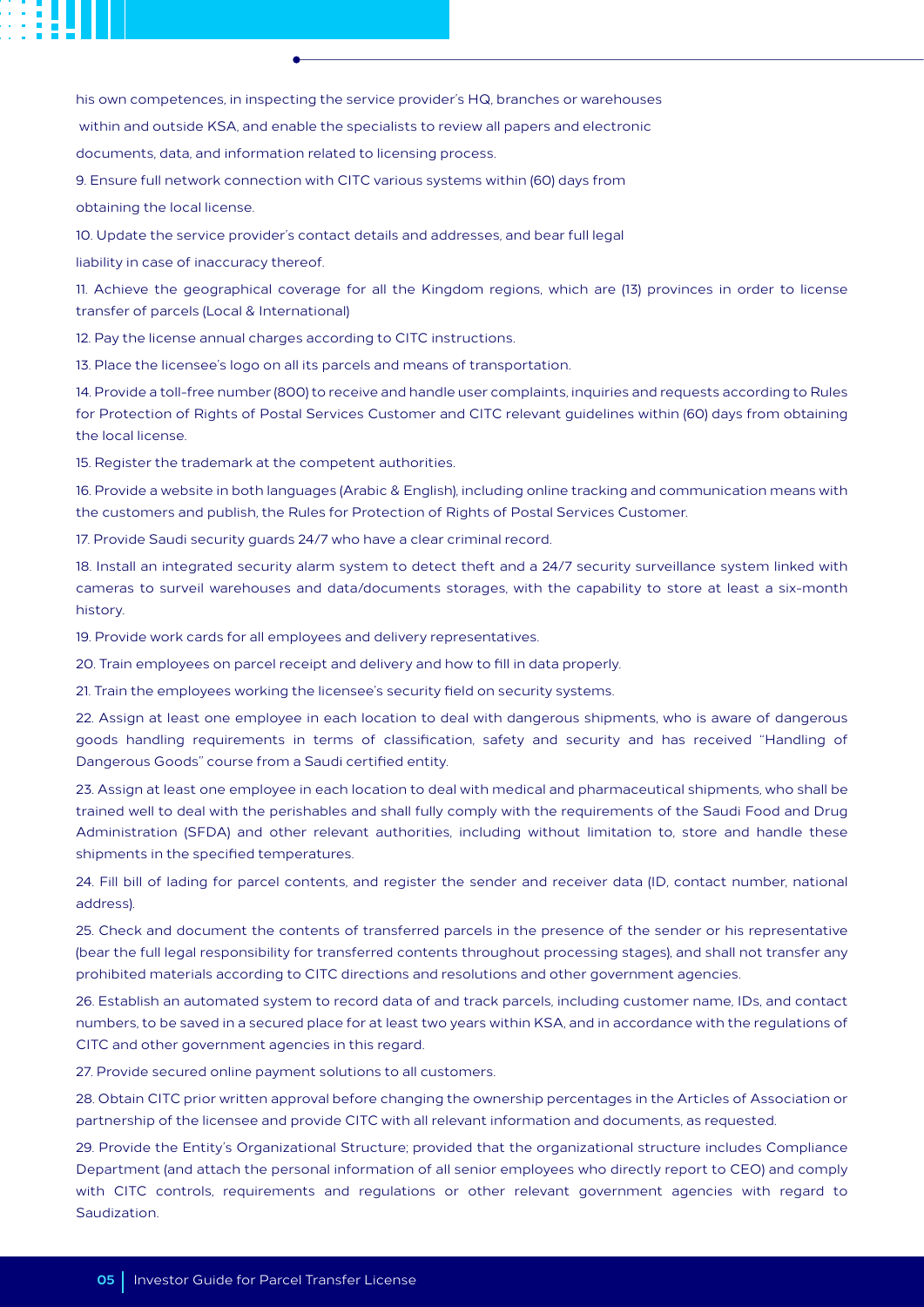### **Investor Procedures**



shall be submitted at least 60 days before the expiry date of current license and the application is accepted immediately through the system, if all requirements are met

**07**

In case of submitting a license cancellation application, the following procedures are followed:

- CITC shall be informed at least 30 days prior to cancellation, the licensee shall, within this period, finalize all new orders and not receive any further orders. **A**
- Receive the current parcels and shipments to the customers. **B**
- All obligations shall be borne by the licensee even after the license cancellation. **C**

#### **Charges**

of the total revenue for the first and second fiscal years

%15

%10

of the total revenue for the third year

according to Council of Ministers Resolution no. (193) dated 1421/08/10 AH





This percentage shall be calculated based on the balance sheet approved by a licensed chartered accountant in the Kingdom.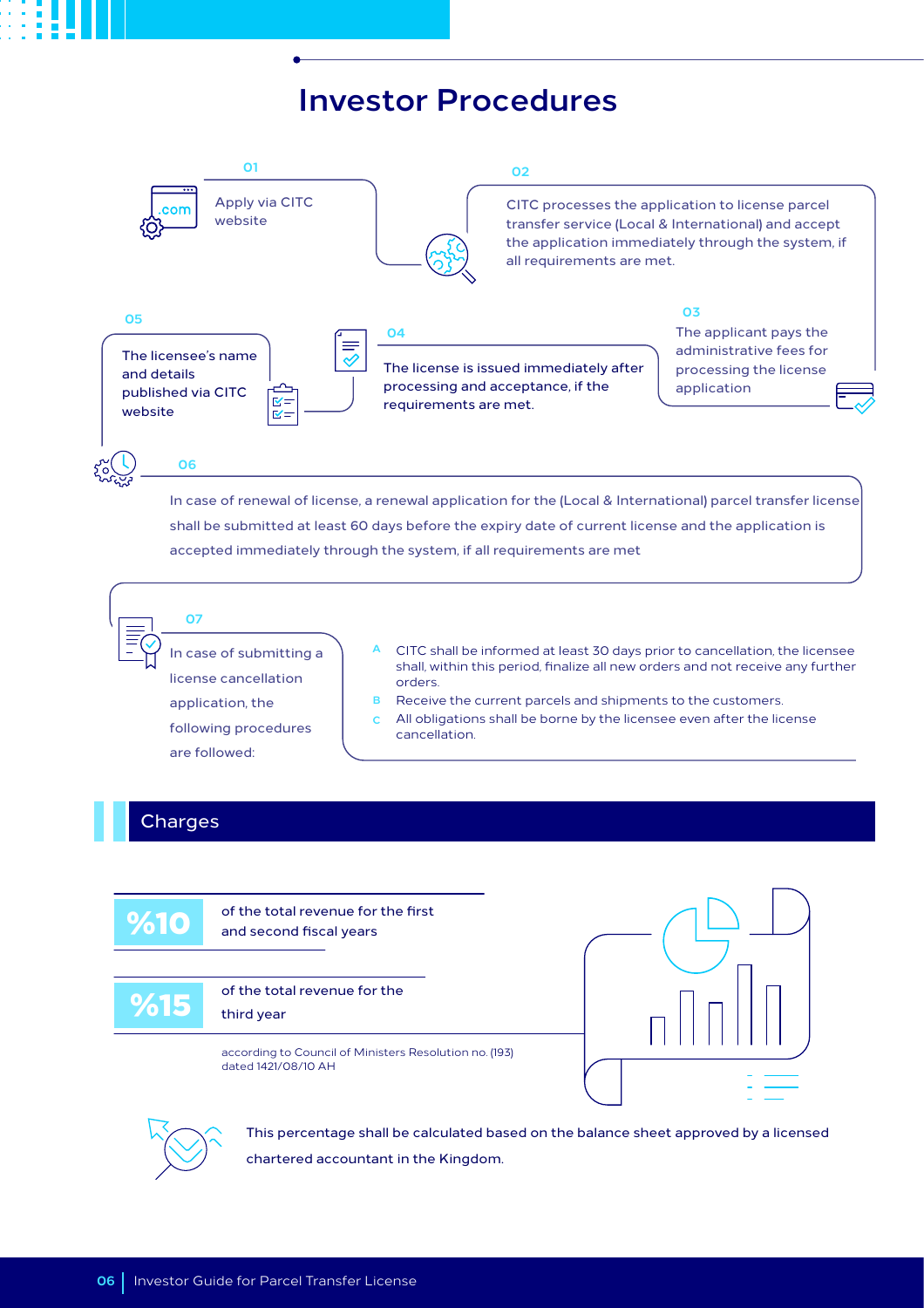## **General Provisions**



| 13 | from the license's date of issue, or ceases to render the service for a full year whether |  |
|----|-------------------------------------------------------------------------------------------|--|
|    | consecutive or interrupted, according to CITC sole discretion.                            |  |
|    |                                                                                           |  |

- **CITC may refund the administrative fees for processing the license application, if the application rejected or license cancelled due to failure to complete the necessary regulatory requirements at CITC sole discretion.**
- **Valid licenses may be checked by reviewing CITC website.**
- **If any additional information is requested, they shall be submitted within 5 days to avoid electronic cancelation of the application.**
- **The trademark used in the Kingdom shall belong to the owner with largest share and who has the international presence requirements. In case of franchise, the trademark of the franchisor shall be used for licensing parcel transfer (Local & International).**
- **All documents and requirements shall be submitted in Arabic language, and if they submitted in another language, translation copies thereof shall be submitted. The Arabic version shall prevail, in case of conflict.**
- **If the franchise of the licensee is canceled, this may lead to suspension or cancellation of the license as CITC deems appropriate and the licensee bears any consequences arising in this regard.**
- **If any requirements are not submitted throughout the licensing stages within the determined period, CITC may cancel the application without bearing any responsibility.**
- **If any of the regulatory requirements or obligations is violated, CITC may cancel or suspend the license with no responsibility and the licensee shall bear the termination or suspension consequences.**
- **If any of owners is changed without CITC prior consent, CITC may cancel the license.**
- **Foreign investor may apply for the license in his/her capacity without being required to have a Saudi partner.**